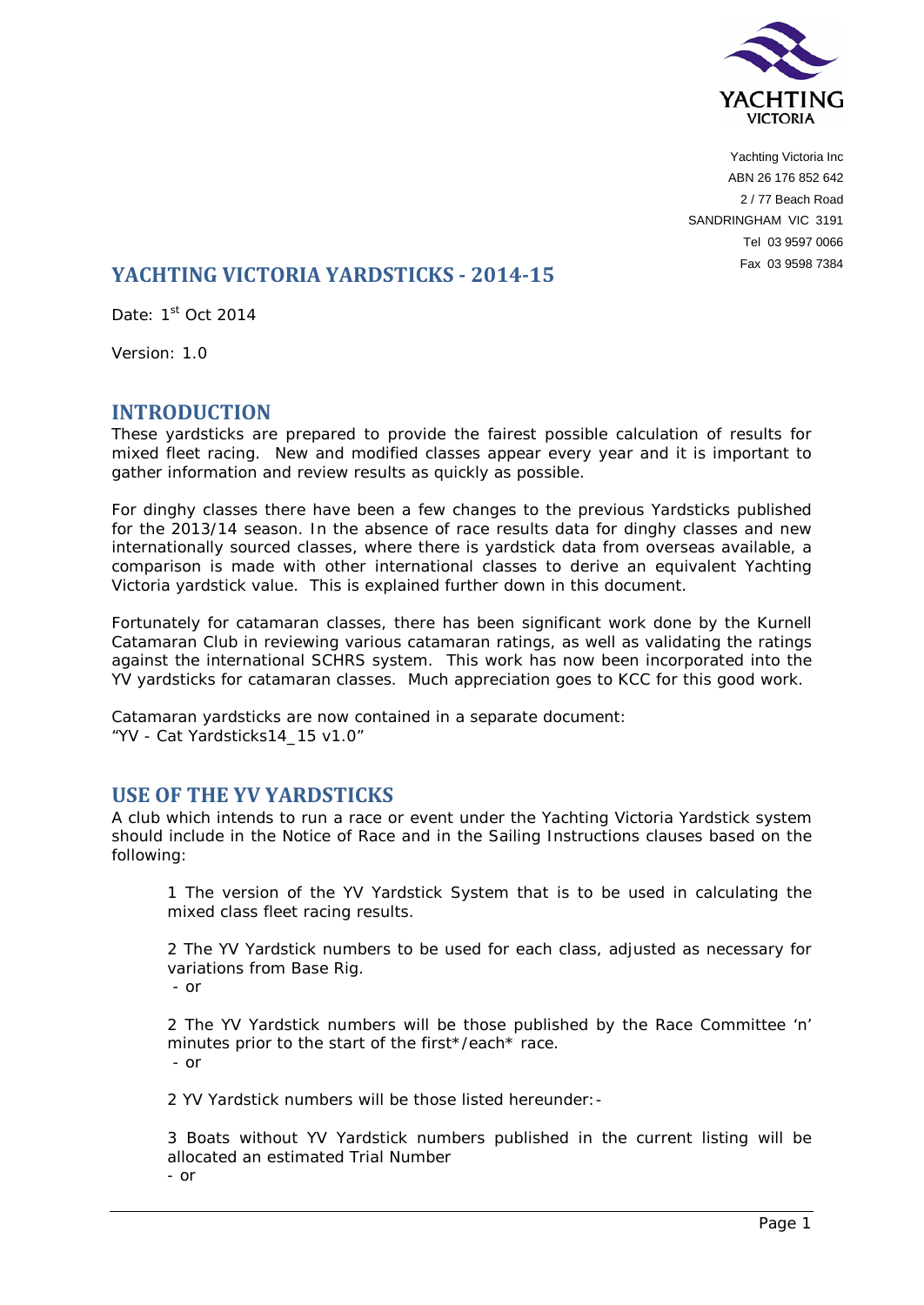

3 Boats without YV Yardstick numbers published in the current listing will be allocated numbers

4 Whether or not YV Yardstick numbers will be adjusted during the series.

When deciding upon which of the Sailing Instructions listed at 2 above a club should use, the club should remember that the listed YV Yardstick numbers are derived from Yardstick Returns of racing on all kinds of water: sea, estuary, river and lake. The YV Yardstick numbers are therefore an average and thus, particularly with dinghies, may not necessarily be applicable to any one club. Accordingly, if after racing, a listed YV Yardstick numbers appears to be inequitable, a club may consider a change to the YV Yardstick numbers. All such changed YV Yardstick numbers rank as Trial or Club Numbers.

### **ONGOING VALADITY OF YARDSTICKS**

In order to assure the continued validity of yardsticks, mixed fleet race result returns must be received. Electronic submission of results containing the information set out below is encouraged as it enables processing of the information in a timely manner.

Yachting administrators are encouraged to ensure that results are submitted as soon as possible.

Event organisers are reminded that it is their responsibility to ensure that sufficient data is provided to YACHTING VICTORIA to validate the yardsticks of the classes. To ensure the ongoing reliability of YACHTING VICTORIA yardsticks for all forms of interclass racing at club and regatta level a consistent and steady supply of results are necessary.

Data for each heat of an event needs to include the following:-

Date and location of the event.

Contact details of results officers.

Event grade:

- State based or open interclass championships.
- Whether sailors have achieved National, State or Club champion status.

Conditions:

- Wind strength, wind state (gusty, shift, etc.)
- Sea state: wave height, effects of current
- Local conditions, such as land effects, currents

Course sailed by each division. This needs to include:

- leg length (this is desirable but not mandatory),
- course angles (desirable relative to wind direction or compass bearing)
- course configuration (desirable: W-L; Triangle, W-L; etc.)
- number of legs sailed (desirable)
- overall distance for each division (required).

Race results for each boat, including:

• Class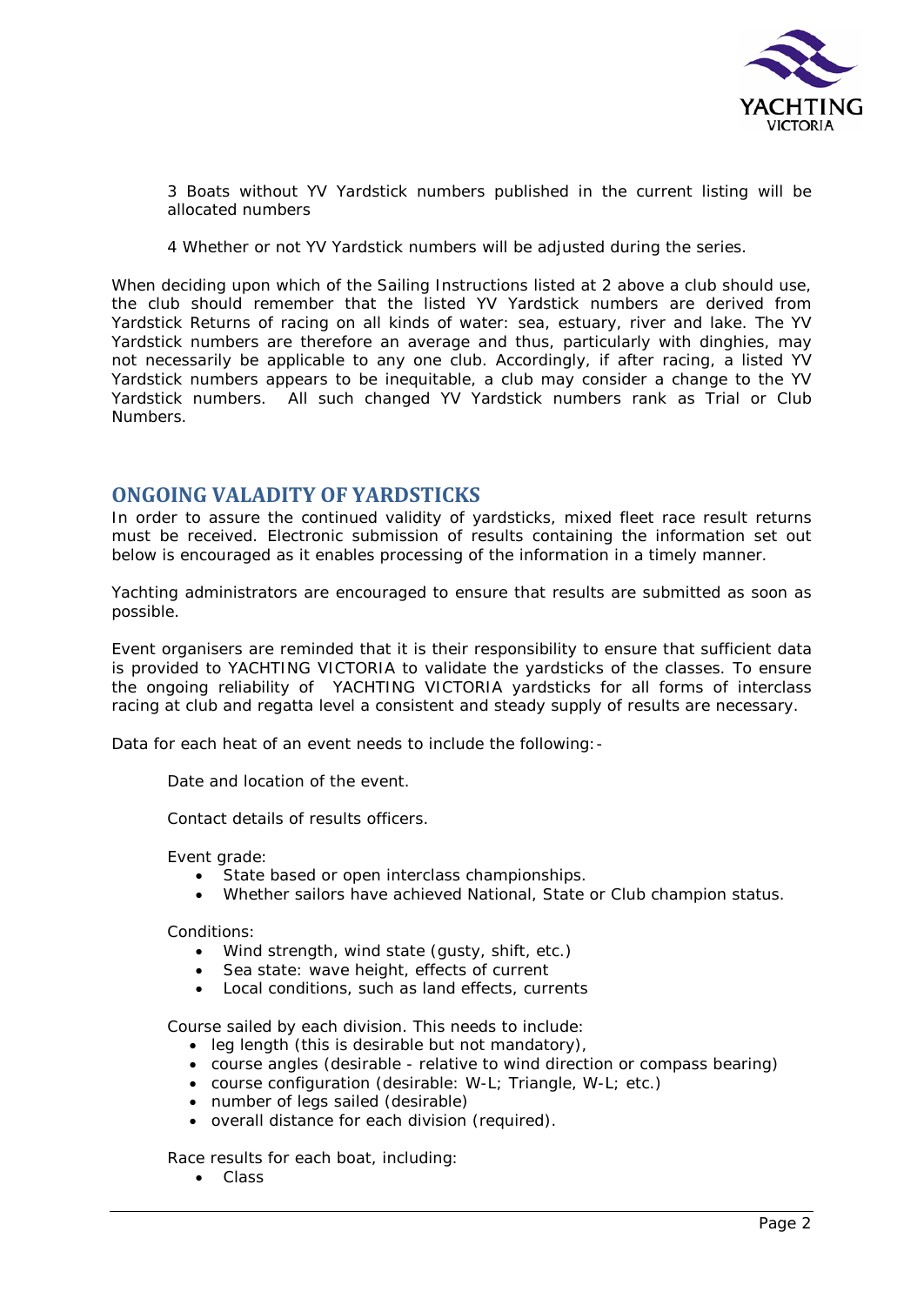

- Sail number, skipper's name
- Elapsed times for competitors (or start time and finish times).

Other information:

• Suggested review of ratings for specific classes.

The above race result data needs to be submitted in an electronic format, such as spreadsheet or CSV extract from your race software. A sample submission spreadsheet is included below.





YV race results return sheet - V1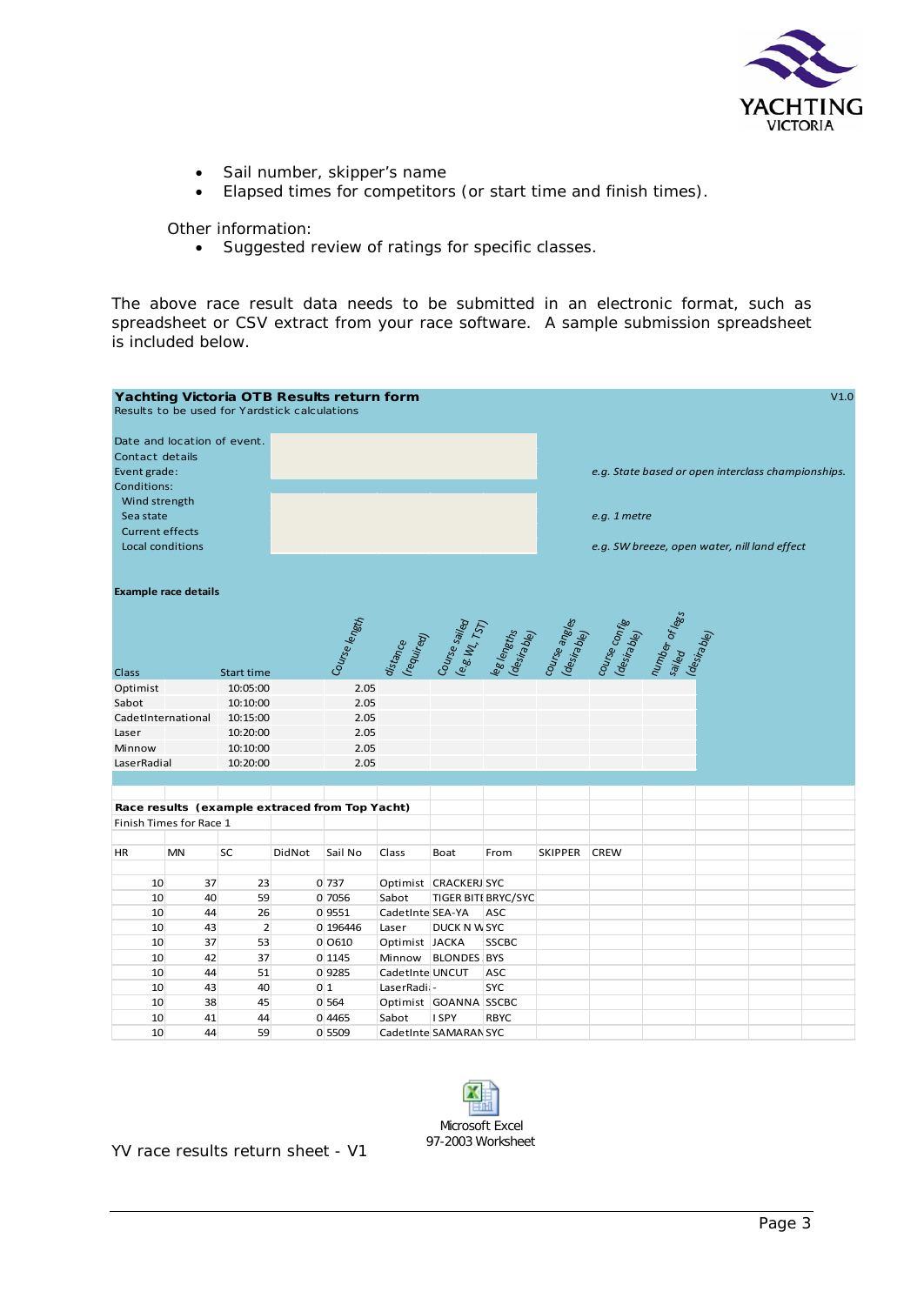

To obtain an electronic copy of the return sheet, go to [www.vic.yachting.org.au](http://www.vic.yachting.org.au/) and follow the links "Sailing & Boating" / OTB.

Enquires with regard to new classes or classes not listed should be directed to the Yardstick Co-Ordinator c/o YACHTING VICTORIA at: [otbyardsticks@yachtingvictoria.com.au.](mailto:otbyardsticks@yachtingvictoria.com.au)

### **REVISION OF RATINGS**

Class Associations wishing to question their ratings must ensure that YACHTING VICTORIA receives sufficient data to conduct that review. This involves ensuring that clubs that are organising multi class events (in particular Regattas and Class titles), where several classes sail the same course, forward the results to the YACHTING VICTORIA Yardstick Co-Ordinator in the required format.

Where a rapid review is required the Class Association should forward sufficient data to allow that review to be conducted.

### **USE OF THE YARDSTICK**

The aim of the yardstick is to provide a basis for yachts of different ratings to compete fairly when sailed well. The yardstick is not intended to compensate for differences in skills or competence of individual sailors (that is a handicap). The yardstick is calculated and maintained on a statistical basis and within broad limits remains valid for a variety of wind strengths and courses sailed. Comparison of yachts of different classes sailing different courses is outside the scope of the current rating system.

Yardsticks are based on the current design of a class unless otherwise noted. It normally takes 12 months for a major change in class rules to be incorporated into the yardstick, as results have to be gathered and assessed. For example the current yardsticks for Cherubs and Javelins are for boats with an asymmetric kite not for the previously standard symmetrical kite. Where major changes are occurring within class designs the associations should inform the yardstick co-ordinator of these changes and try and ensure that results submitted indicate the boats sailing under the changed design.

#### **DEFINITIONS**

**Elapsed Time (ET)** is the time taken (in minutes and decimal minutes, or in seconds) for a boat to sail a proper course.

**Corrected Time (CT)** is the elapsed time divided by the boat's class yardstick (YS) and multiplied by 100

**Standard Boat Time (SBT)** is the corrected time for the first boat on corrected times to sail a proper course. Alternatively, a consistently sailed boat finishing in the top five of the fleet, on corrected time, can be taken as the standard boat

**Back Calculated Yardstick (BCYS)** is the corrected time divided by the standard boat time and multiplied by its own yardstick.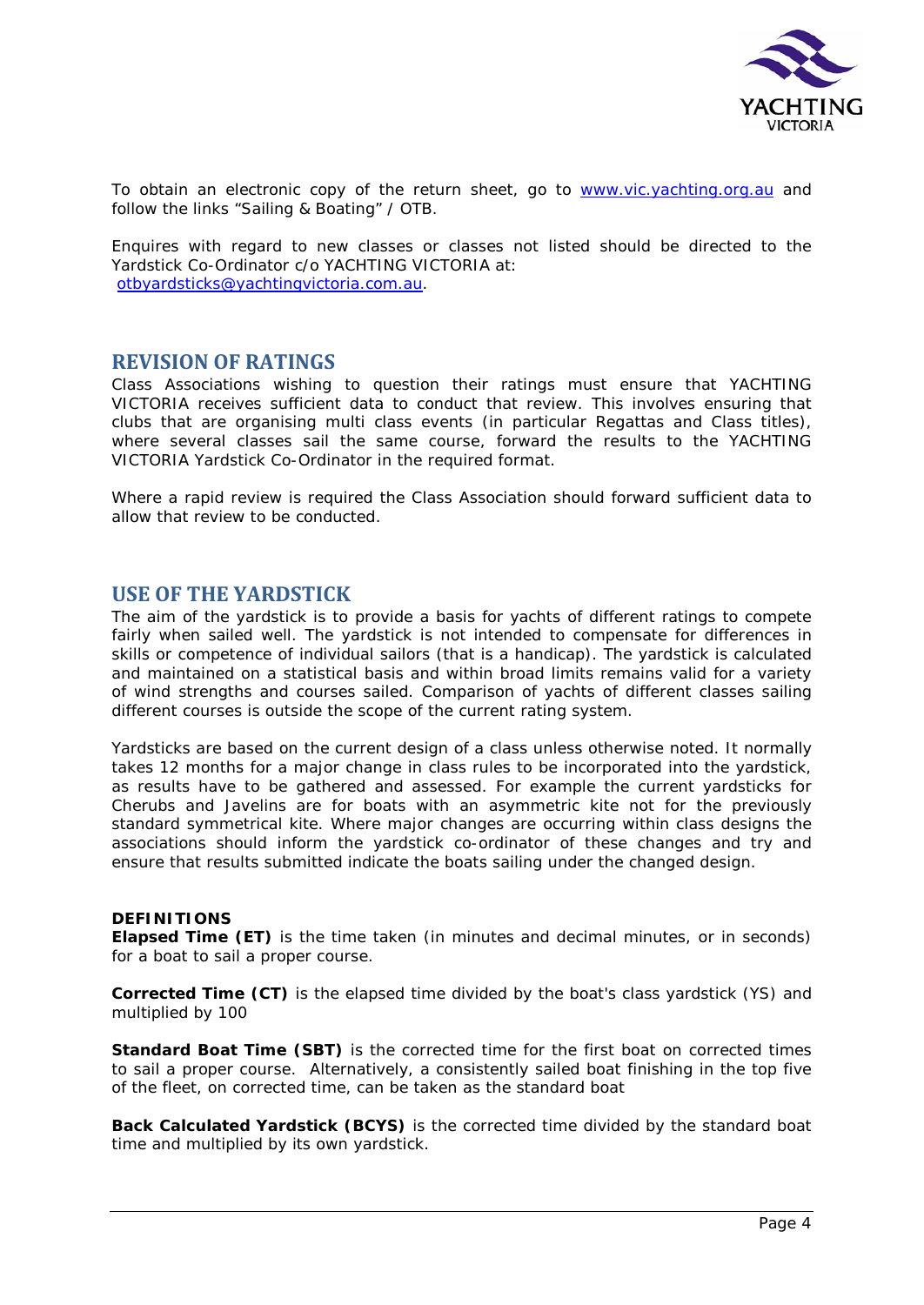

**Performance Factor (PF)** is the BCYS divided by the boat's class yardstick. This is used to rate the class yardstick

 $CT = \frac{ETx100}{ }$ **The Contract of the State State State**  $BCYS = CT \times YS$ **SBT**  $PF = BCYS$ YS

#### **FURTHER HANDICAPPING**

Further assistance with regard to handicapping on a club basis may be obtained by contacting the Yardstick Co-Ordinator c/o YACHTING VICTORIA or via Email at [otbyardsticks@yachtingvictoria.com.au](mailto:otbyardsticks@yachtingvictoria.com.au)

### **TRAILABLE YACHT CONVERSION FACTOR**

The Class Basic Handicap system (CBH) is recommended for trailable yachts. For occasions when trailable yachts compete with off-the-beach yachts, it is possible to convert CBH to Tentative Yardstick by the formula:

Yardstick  $=$   $K$ CBH

For 2011/12 season  $K = 80.25$ 

When using K to create tentative yardsticks for trailable yachts the result should be rounded down to the **nearest 0.1** to preserve the differential between trailables given by their CBH's

### **MIXED CLASS RACING**

The best racing occurs when the fleet consists of only one Class, as in State Titles. So, whenever possible, clubs should arrange for a Class to race separately if there are sufficient numbers. For other yachts, divisions should be formed by grouping yachts as shown below:

First preference

Monohulls Catamarans Trailable yachts **Sailboards** 

This may be subdivided into fast and slow divisions related to yardsticks or if sufficient yachts of a class are present they may form a separate division.

Second preference Monohulls / trailable yachts Catamarans **Sailboards**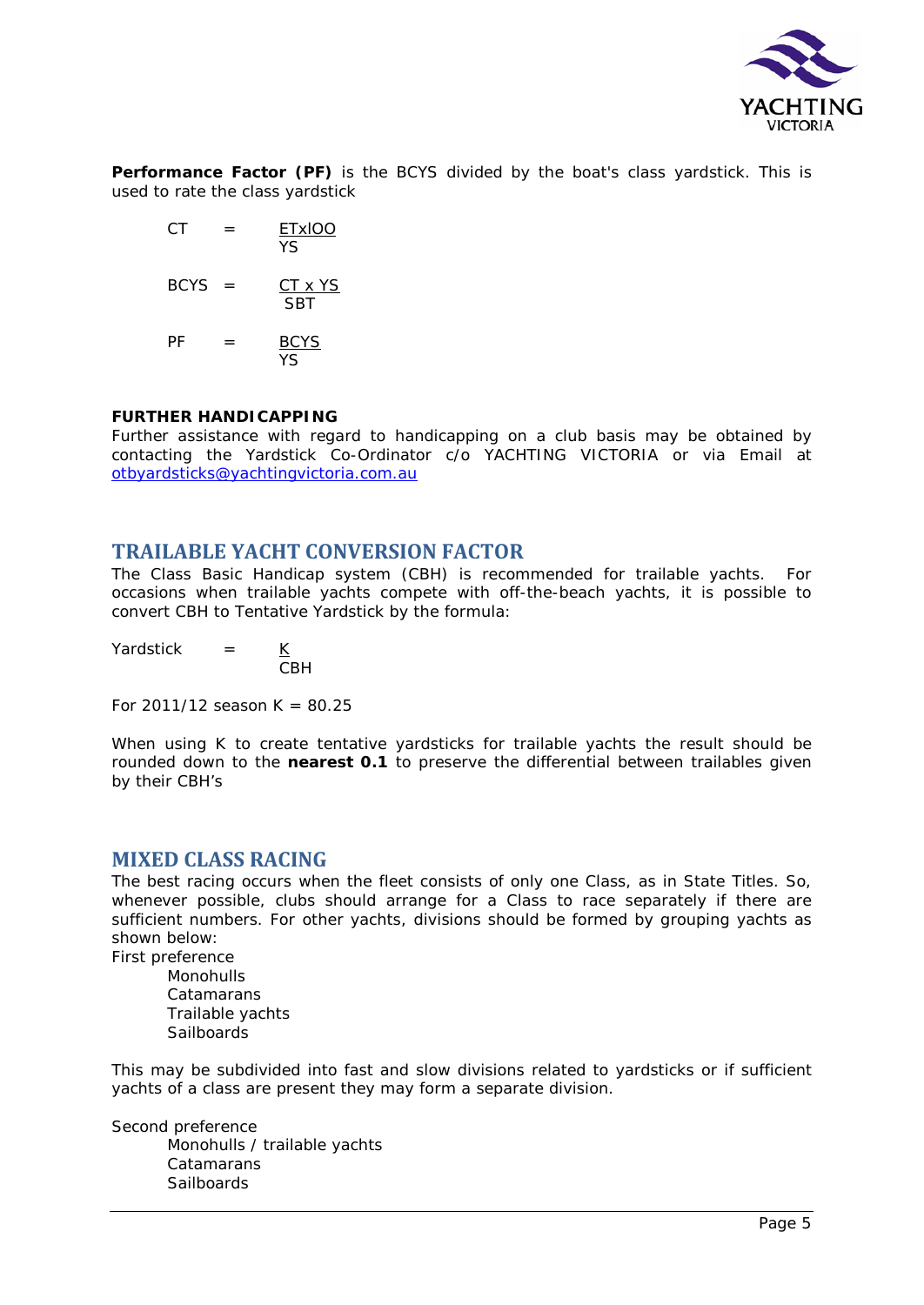

In this case it will be necessary to apply the Trailable Yacht conversion factor to obtain tentative yardsticks.

Third preference

Fast monohulls and sailboards Slow monohulls and trailable yachts Catamarans

Where fewer than four sailboards compete in an event, they may be grouped with the monohulls. Owing to the many types of sailboards, whose performance varies with sail area and wind strength, their yardsticks should be treated as tentative.

# **Mixed Class Correction Factor**

The Mixed Class Correction Factor (MCCF) applies to fleets containing multihulls and monohulls or sailboards and monohulls. The MCCF is derived by dividing the sum of the 5 lowest corrected times for monohulls by the sum of the 5 lowest corrected times for the multihulls or sailboards.

The corrected time for each multihull or sailboard is now further corrected by multiplying it by the MCCF

#### *Notes:*

- *1. Where the fleet contains multihulls, monohulls and sailboards 2 separate MCCF's must be calculated*
- 2. *MCCF's will give extraneous results with very small groups. They should not be used where there is less than 5 of either of the groups under consideration.*

# **NEW INTERNATIONAL CLASS PROVISIONAL RATINGS**

For new classes that do not have a current YV yardstick but have a yardstick under either the UK Portsmouth (RYA) or US Portsmouth systems, a yardstick comparison is made with a base set of international classes.

The comparison classes are 470, 505, Contender, Fireball, Laser Radial, OK dinghy and Tasar. This mix was chosen as it represents a good cross mix of international classes sailed under the YV system and has a consistent comparison between the three systems. Other classes have not been chosen as they are not in both the RYA and US systems or the variances were too great to be considered.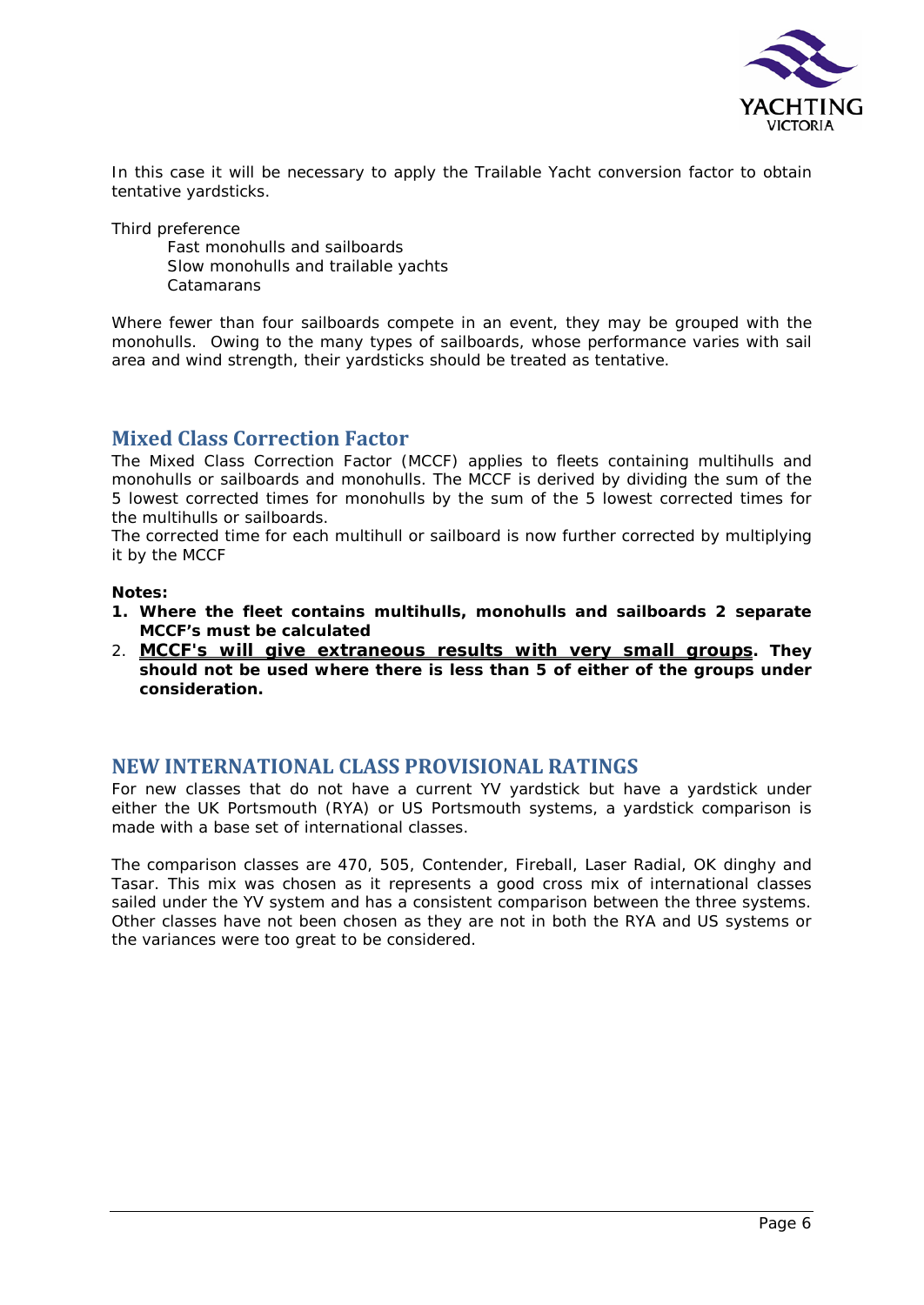

# **YARDSTICKS 2011 – 2012 MONOHULLS**

These yardsticks are valid as at 1<sup>st</sup> October 2014.

|                                   | <b>RELIABLE</b> | <b>PROBABLE</b> | <b>TENTATIVE   NOTES</b> |                                                   |
|-----------------------------------|-----------------|-----------------|--------------------------|---------------------------------------------------|
| 125                               |                 |                 | 123                      |                                                   |
| 12 ' Skiff                        |                 |                 | 91.5                     |                                                   |
| 14 ' Skiff                        |                 | 86.5            |                          |                                                   |
| 16 ' Skiff                        |                 |                 | 85.5                     |                                                   |
| 18 ' Skiff                        |                 |                 | 68                       |                                                   |
| 145                               |                 |                 | $\overline{113}$         |                                                   |
| 29er                              |                 |                 | 96.5                     |                                                   |
| 420                               |                 |                 | 112                      |                                                   |
| 470                               |                 |                 | 101                      |                                                   |
| 49er                              |                 | 79.9            |                          | Based on comparison with RYA and US               |
|                                   |                 |                 |                          | yardsticks                                        |
| 505                               |                 |                 | 97.5                     |                                                   |
| $5/50$                            |                 |                 | 99                       |                                                   |
| <b>ACCESS 2.3 DINGHY</b>          |                 |                 | 175                      |                                                   |
| ACCESS 303 DINGHY                 |                 |                 | 166                      |                                                   |
| <b>ACCESS Liberty</b>             |                 |                 | 132                      |                                                   |
| <b>B14</b>                        |                 |                 | 94.4                     | Based on comparison with RYA and US<br>yardsticks |
| <b>BANSHEE</b>                    |                 |                 | 113                      |                                                   |
| <b>Byte</b>                       |                 |                 | 121.1                    | Based on comparison with RYA and US               |
|                                   |                 |                 |                          | yardsticks                                        |
| <b>Byte CII</b>                   |                 |                 | 114.8                    | Based on comparison with RYA and US<br>yardsticks |
| CANOE                             |                 | 93.5            |                          | Nethercott rule - Pre 2008                        |
| INTERNATIONAL                     |                 |                 |                          |                                                   |
| CANOE                             |                 |                 | 90                       | Post Jan 2009 Design - Results Needed             |
| INTERNATIONAL                     |                 |                 |                          |                                                   |
| CADET                             |                 |                 | 153                      |                                                   |
| INTERNATIONAL                     |                 |                 |                          |                                                   |
| CADET 12'                         |                 |                 | 127                      |                                                   |
| <b>CHERUB</b>                     |                 | 106.5           |                          |                                                   |
| CONTENDER                         |                 |                 | 107.5                    |                                                   |
| <b>CORSAIR</b>                    |                 |                 | 119.5                    |                                                   |
| E CLASS (LAZY E)                  |                 |                 | 113                      |                                                   |
| EUROPE DINGHY                     |                 |                 | 120                      |                                                   |
| <b>FIREBALL</b>                   |                 |                 | 101                      |                                                   |
| <b>FINN</b>                       |                 |                 | 113.5                    |                                                   |
| <b>FLYING ANT</b>                 |                 |                 | 136                      |                                                   |
| FLYING 11                         |                 |                 | 131                      |                                                   |
| FLYING DUTCHMAN                   |                 |                 | 93                       |                                                   |
| Formula Fifteen                   |                 |                 | $\overline{92}$          |                                                   |
| HARTLEY TS 16 W/O<br><b>MOTOR</b> |                 |                 | 125                      |                                                   |
| <b>HERON</b>                      |                 |                 | 145                      |                                                   |
| <b>IMPULSE</b>                    |                 | 118.5           |                          |                                                   |
| IMPULSE 6.6                       |                 |                 | 124.5                    | Smaller than full rig Impulse                     |
| International 2.4                 |                 |                 | 137                      |                                                   |
| <b>JAVELIN</b>                    |                 |                 | 97.5                     |                                                   |
| <b>JUBILEE</b>                    |                 |                 | 129                      |                                                   |
| <b>JOLLYBOAT</b>                  |                 |                 | 106                      |                                                   |
| LASER                             |                 | 113             |                          |                                                   |
| <b>LASER RADIAL</b>               |                 | 116             |                          |                                                   |
| LASER 4.7                         |                 |                 | 122                      |                                                   |
| <b>LEADER CAT</b>                 |                 |                 | 117                      |                                                   |
| MANLY GRADUATE                    |                 |                 | 106                      |                                                   |
| <b>MICRON 3</b>                   |                 |                 | 128                      |                                                   |
| <b>MINNOW</b>                     |                 |                 | 168.5                    |                                                   |
| <b>MIRACLE</b>                    |                 |                 | 130                      |                                                   |
| <b>MIRROR</b>                     |                 | 143             |                          | <b>Gunter Rig</b>                                 |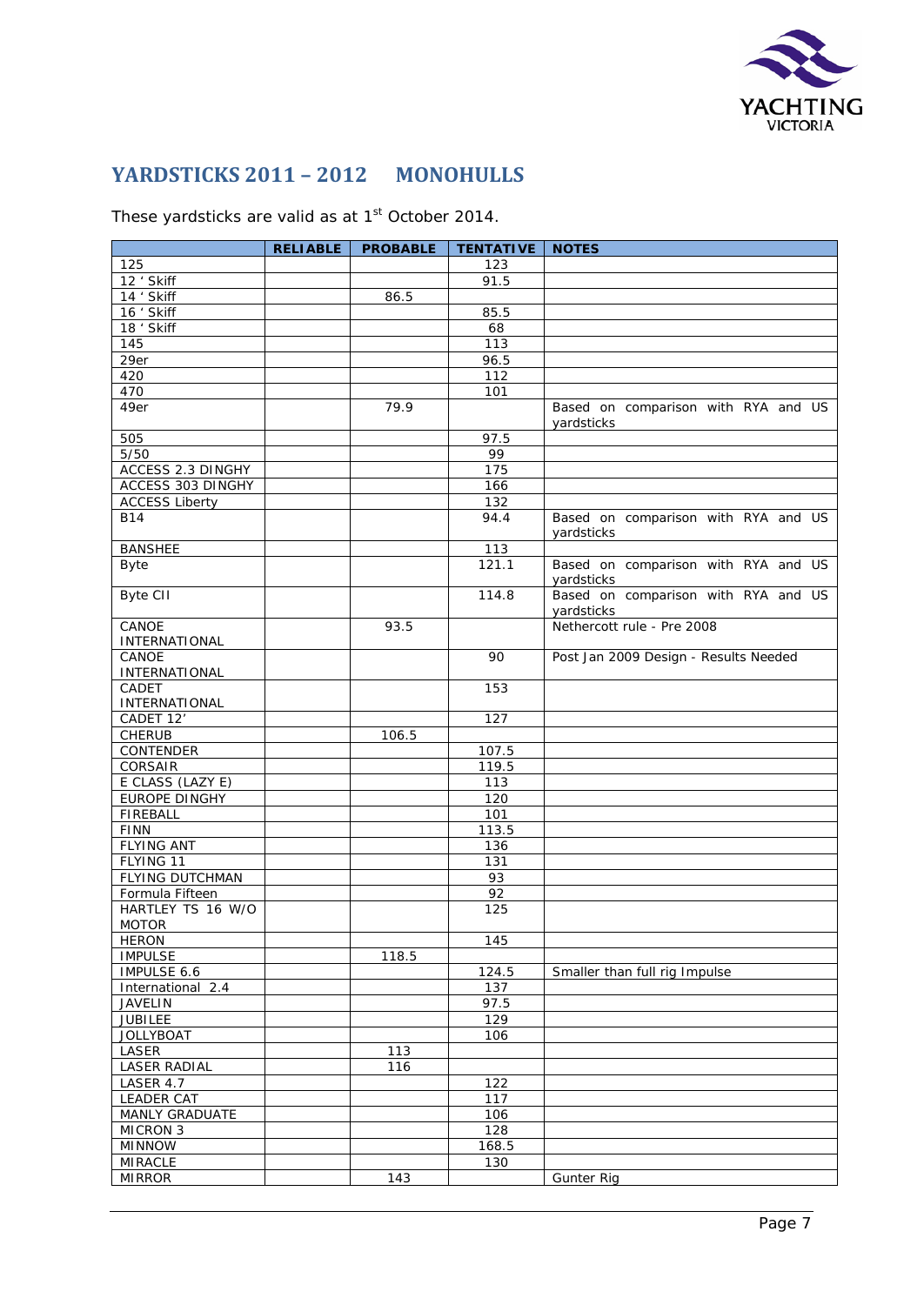

|                      | <b>RELIABLE</b> | <b>PROBABLE</b>  | <b>TENTATIVE</b> | <b>NOTES</b>                            |  |
|----------------------|-----------------|------------------|------------------|-----------------------------------------|--|
| <b>MIRROR</b>        |                 |                  | 142              | Bermuda Rig- Results needed             |  |
| <b>MUSTO SKIFF</b>   |                 |                  | 94               | Based on comparison with RYA and US     |  |
|                      |                 |                  |                  | vardsticks                              |  |
| <b>MOTH SKIFF</b>    |                 |                  | 103              |                                         |  |
| Moth Scow            |                 |                  | 115              |                                         |  |
| Moth - Foiler        |                 |                  | 78               |                                         |  |
| Moth - Bladerider RX |                 |                  | 63.4             | Based on comparison with RYA yardsticks |  |
| (One Design)         |                 |                  |                  |                                         |  |
| <b>NS14</b>          |                 | 108              |                  |                                         |  |
| OK DINGHY            |                 | 115.5            |                  |                                         |  |
| O'Pen Bic            |                 |                  | 153.3            | Based on comparison with IT yardsticks  |  |
| Optimist             |                 |                  | 166.5            |                                         |  |
| <b>PACER</b>         |                 | 127.5            |                  |                                         |  |
| P class              |                 |                  | 157.7            | Based on comparison with NZ yardstick   |  |
| Rooster              |                 |                  | 110.7            | Based on comparison with RYA yardsticks |  |
| <b>RS100</b>         |                 |                  | 105              | Based on comparison with RYA yardsticks |  |
| RS100 8.4            |                 |                  | 105.4            | Based on comparison with RYA yardsticks |  |
| <b>RS200</b>         |                 |                  | 108.9            | Based on comparison with RYA yardsticks |  |
| RS Aero 5            |                 |                  | 116.8            | Based on comparison with RYA yardsticks |  |
| RS Aero 7            |                 |                  | 112.5            | Based on comparison with RYA yardsticks |  |
| RS Aero 9            |                 |                  | 109.3            | Based on comparison with RYA yardsticks |  |
| RS Feva XL           |                 |                  | 126.8            | Based on comparison with RYA and US     |  |
|                      |                 |                  |                  | yardsticks                              |  |
| <b>SABRE</b>         |                 | 127              |                  |                                         |  |
| <b>SPARROW</b>       |                 |                  | 145              |                                         |  |
| SOLO                 |                 |                  | 125              |                                         |  |
| <b>SABOT</b>         |                 | 160.5            |                  |                                         |  |
| SABOT Junior (2 UP)  |                 |                  | 167              |                                         |  |
| <b>SHARPIE</b>       |                 |                  | 95               |                                         |  |
| <b>SPORTSKIFF</b>    |                 |                  | 104.5            |                                         |  |
| SPIRAL               |                 |                  | 124              |                                         |  |
| <b>TASAR</b>         |                 | 108              |                  |                                         |  |
| Vee Jay              |                 |                  | 135              |                                         |  |
|                      |                 |                  |                  |                                         |  |
| YARDSTICKS 2011 -    |                 | <b>KEELBOATS</b> |                  |                                         |  |
| 2012                 |                 |                  |                  |                                         |  |
|                      | RELIABLE        | PROBABLE         | <b>TENTATIVE</b> | <b>NOTES</b>                            |  |

**\* Where any doubt exists as to which type the boat is. The Lower Yardstick for the class MUST be used**

# **YARDSTICKS 2011 – 2012 KEELBOATS**

| Diamond           |     | 103 |  |
|-------------------|-----|-----|--|
| Dragon            |     | 107 |  |
| E22               |     | 93  |  |
| FLYING FIFTEEN ** | 109 |     |  |
| FLYING FIFTEEN MK |     | 112 |  |
| 1 Hull $**$       |     |     |  |
| Soling<br>Star    |     | 97  |  |
|                   |     | 98  |  |
| Yngling           |     | 103 |  |

**\*\* Where any doubt exists as to which type the boat is. The Lower Yardstick for the class MUST be used**

# **YARDSTICKS 2012 - 2013 CATAMARANS**

Catamaran yardsticks are now contained in a separate document: "YV - Cat Yardsticks14\_15"

Please refer to the Yachting Victoria web site under OTB, yardsticks.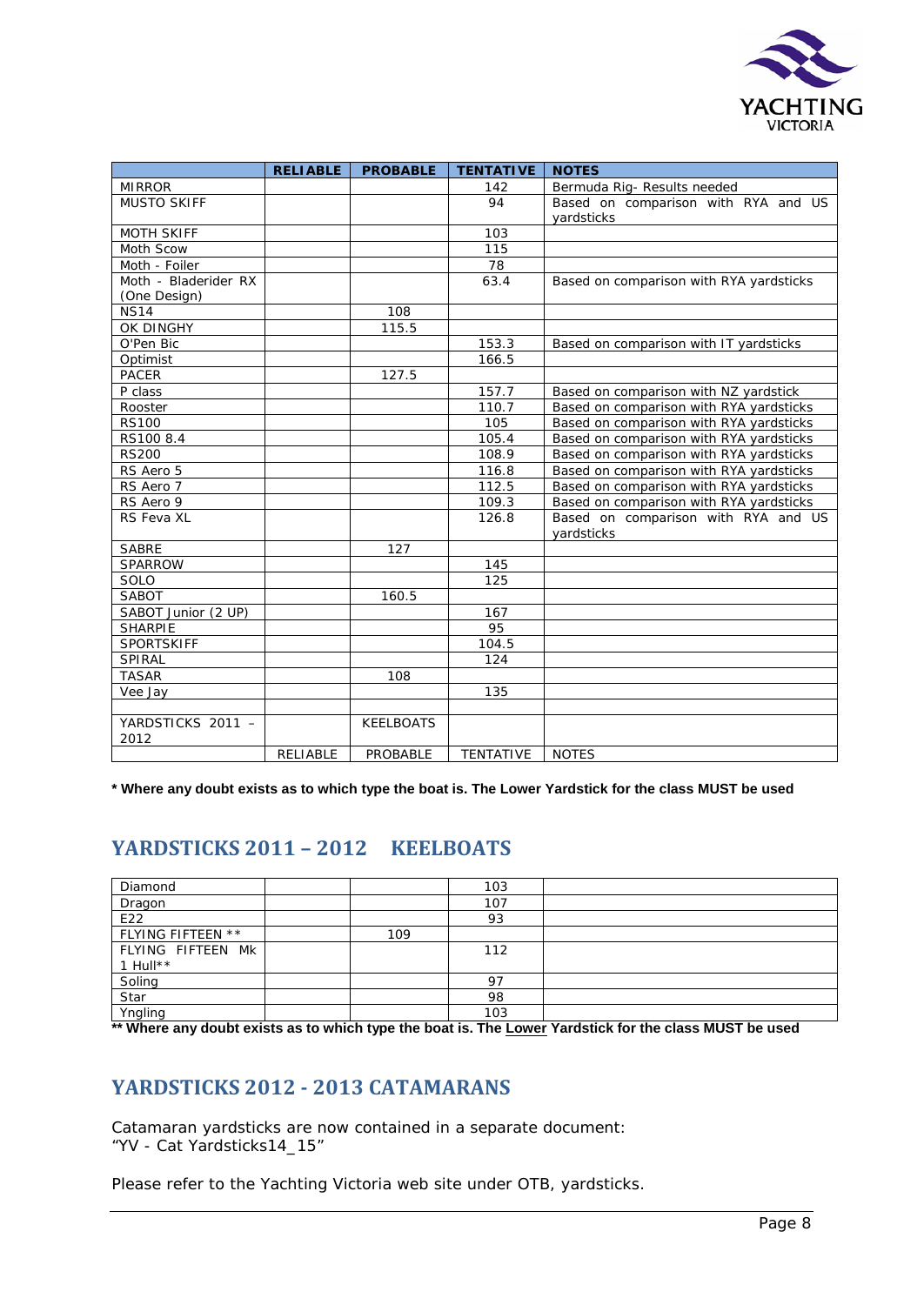

# **ARCHIVAL YARDSTICKS**

The archival yardsticks listed below are ratings recorded for each class. The year indicates when the last information was recorded. This is a partial list.

| <b>MONOHULLS</b> |          |      |
|------------------|----------|------|
| Class            | Handicap | Year |
| X3 RESORT        | 164.0    | 2005 |
| X3 ED            | 161.0    | 2005 |
| X3 FUN           | 147.0    | 2005 |
| Vee Ess          | 102.0    | 2007 |

#### **CATAMARANS**

| Class           | Handicap | Year |
|-----------------|----------|------|
| SUNDANCE 5.0    | 84.0     | 2005 |
| Hobie 20        | 73.0     | 2007 |
| Hobie 17 Sport  | 79.0     | 2007 |
| Alpha Omega 4.3 | 88.0     | 2007 |
| Alpha Omega 5.0 | 82.0     | 2007 |
| Aquakat         | 87.0     | 2007 |

| Change to Rig                            | Adjustment to Yardstick |
|------------------------------------------|-------------------------|
| Non Asymmetric to Asymmetric Spinnaker   | $-1.5\%$                |
| Asymmetric to Non Asymmetric Spinnaker   | $+1.5%$                 |
| Spinnaker to No Spinnaker                | $+2.3%$                 |
| No-Spinnaker to Spinnaker                | $-3.1\%$                |
| Reduction in crew size                   | $-2.0\%$                |
| Sloop rigged cat sailed 1 up             | $-4.5%$                 |
| Single hander sailed 2 up Base yardstick | $+4.2%$                 |
| $140+$                                   |                         |
| No Trapeze to Trapeze                    | $-3\%$                  |